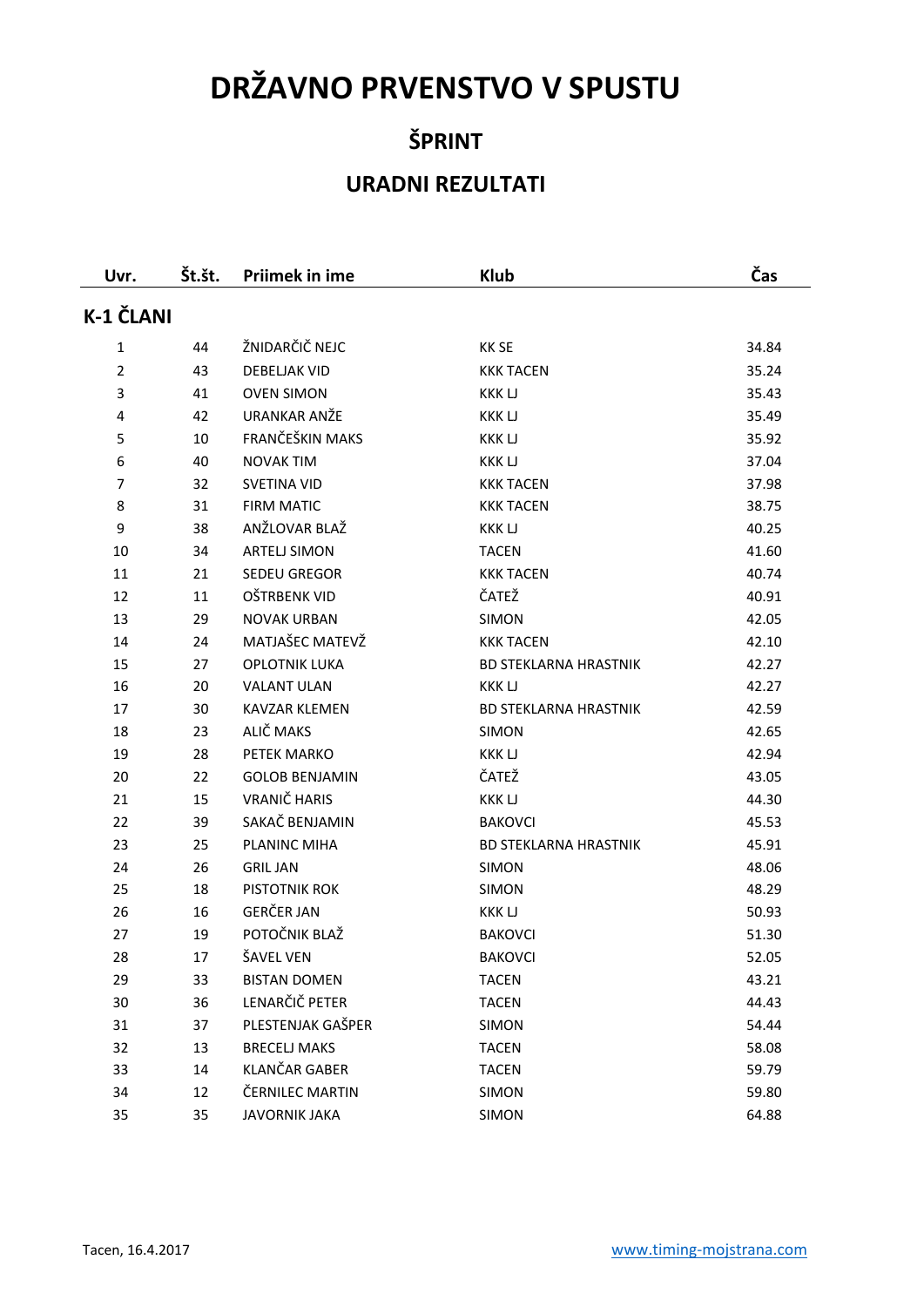| Uvr.                | Št.št. | <b>Priimek in ime</b> | <b>Klub</b>                  | Čas   |
|---------------------|--------|-----------------------|------------------------------|-------|
| K-1 U23             |        |                       |                              |       |
| 1                   | 43     | <b>DEBELIAK VID</b>   | <b>KKK TACEN</b>             | 35.24 |
| $\overline{2}$      | 42     | URANKAR ANŽE          | KKK LJ                       | 35.49 |
| 3                   | 40     | <b>NOVAK TIM</b>      | <b>KKKLJ</b>                 | 37.04 |
| 4                   | 32     | <b>SVETINA VID</b>    | <b>KKK TACEN</b>             | 37.98 |
| 5                   | 11     | <b>OŠTRBENK VID</b>   | ČATEŽ                        | 38.30 |
| 6                   | 31     | <b>FIRM MATIC</b>     | <b>KKK TACEN</b>             | 38.75 |
| $\overline{7}$      | 38     | ANŽLOVAR BLAŽ         | <b>KKKLJ</b>                 | 40.25 |
| 8                   | 21     | <b>SEDEU GREGOR</b>   | <b>KKK TACEN</b>             | 40.45 |
| 9                   | 29     | <b>NOVAK URBAN</b>    | SIMON                        | 42.05 |
| 10                  | 24     | MATJAŠEC MATEVŽ       | <b>KKK TACEN</b>             | 42.10 |
| 11                  | 27     | <b>OPLOTNIK LUKA</b>  | <b>BD STEKLARNA HRASTNIK</b> | 42.27 |
| 12                  | 20     | <b>VALANT ULAN</b>    | <b>KKKLJ</b>                 | 42.27 |
| 13                  | 30     | <b>KAVZAR KLEMEN</b>  | <b>BD STEKLARNA HRASTNIK</b> | 42.59 |
| 14                  | 23     | ALIČ MAKS             | <b>SIMON</b>                 | 42.65 |
| 15                  | 28     | PETEK MARKO           | <b>KKK LJ</b>                | 42.94 |
| 16                  | 22     | <b>GOLOB BENJAMIN</b> | ČATEŽ                        | 43.05 |
| 17                  | 15     | VRANIČ HARIS          | <b>KKKLJ</b>                 | 44.30 |
| 18                  | 25     | PLANINC MIHA          | <b>BD STEKLARNA HRASTNIK</b> | 45.91 |
| 19                  | 26     | <b>GRIL JAN</b>       | SIMON                        | 48.06 |
| 20                  | 18     | PISTOTNIK ROK         | <b>SIMON</b>                 | 48.29 |
| 21                  | 16     | <b>GERČER JAN</b>     | <b>KKK LJ</b>                | 50.93 |
| 22                  | 19     | POTOČNIK BLAŽ         | <b>BAKOVCI</b>               | 51.30 |
| 23                  | 17     | ŠAVEL VEN             | <b>BAKOVCI</b>               | 52.05 |
| 24                  | 33     | <b>BISTAN DOMEN</b>   | <b>TACEN</b>                 | 43.21 |
| 25                  | 13     | <b>BRECELJ MAKS</b>   | <b>TACEN</b>                 | 58.08 |
| 26                  | 14     | <b>KLANČAR GABER</b>  | <b>TACEN</b>                 | 59.79 |
| 27                  | 12     | ČERNILEC MARTIN       | SIMON                        | 59.80 |
| 28                  | 35     | <b>JAVORNIK JAKA</b>  | <b>SIMON</b>                 | 64.88 |
| <b>K-1 MLADINCI</b> |        |                       |                              |       |
| 1                   | 32     | SVETINA VID           | KKK TACEN                    | 37.98 |
| $\overline{2}$      | 11     | OŠTRBENK VID          | ČATEŽ                        | 38.30 |
| 3                   | 31     | <b>FIRM MATIC</b>     | <b>KKK TACEN</b>             | 38.75 |
| 4                   | 21     | <b>SEDEU GREGOR</b>   | KKK TACEN                    | 40.45 |
| 5                   | 24     | MATJAŠEC MATEVŽ       | KKK TACEN                    | 40.49 |
| 6                   | 27     | <b>OPLOTNIK LUKA</b>  | <b>BD STEKLARNA HRASTNIK</b> | 41.19 |
| 7                   | 20     | <b>VALANT ULAN</b>    | KKK LJ                       | 41.87 |
| 8                   | 29     | <b>NOVAK URBAN</b>    | SIMON                        | 42.05 |
|                     |        |                       |                              |       |

| ັ  | <u> 27</u> | UL LUTININ LUNA       | <u>UU JILINLAININ IIINAJIIIIN</u> | ユエ・エン |
|----|------------|-----------------------|-----------------------------------|-------|
| 7  | 20         | <b>VALANT ULAN</b>    | <b>KKK LJ</b>                     | 41.87 |
| 8  | 29         | <b>NOVAK URBAN</b>    | <b>SIMON</b>                      | 42.05 |
| 9  | 30         | <b>KAVZAR KLEMEN</b>  | <b>BD STEKLARNA HRASTNIK</b>      | 42.59 |
| 10 | 23         | ALIČ MAKS             | <b>SIMON</b>                      | 42.65 |
| 11 | 28         | PETEK MARKO           | <b>KKK LJ</b>                     | 42.94 |
| 12 | 22         | <b>GOLOB BENJAMIN</b> | ČATEŽ                             | 43.05 |
| 13 | 15         | VRANIČ HARIS          | KKK LJ                            | 44.30 |
| 14 | 25         | PLANINC MIHA          | <b>BD STEKLARNA HRASTNIK</b>      | 45.91 |
| 15 | 26         | <b>GRIL JAN</b>       | <b>SIMON</b>                      | 48.06 |
| 16 | 18         | PISTOTNIK ROK         | <b>SIMON</b>                      | 48.29 |
| 17 | 16         | <b>GERČER JAN</b>     | KKK LJ                            | 50.93 |
| 18 | 19         | POTOČNIK BLAŽ         | <b>BAKOVCI</b>                    | 51.30 |
|    |            |                       |                                   |       |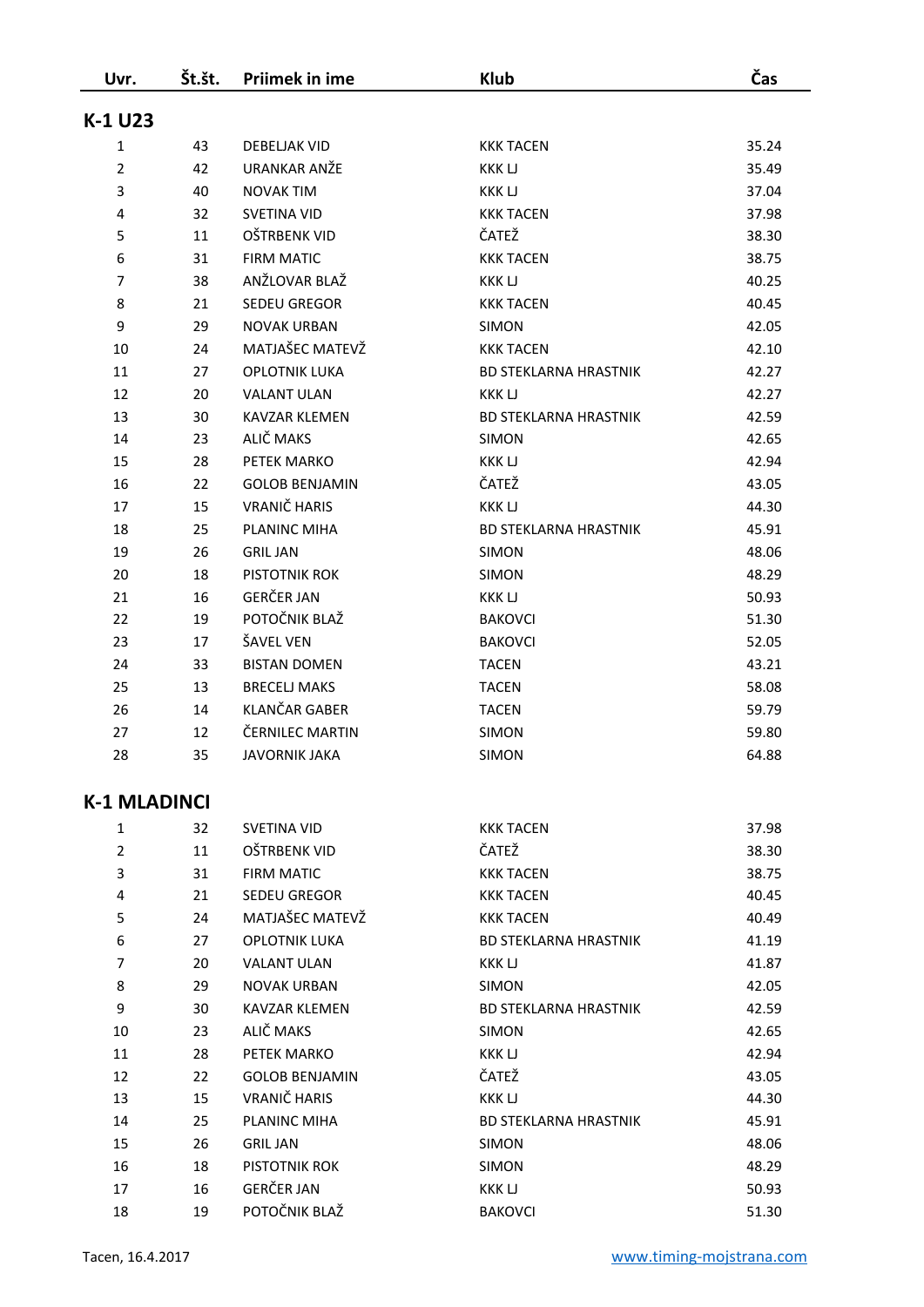| Uvr.                | Št.št.         | Priimek in ime                       | <b>Klub</b>                  | Čas   |
|---------------------|----------------|--------------------------------------|------------------------------|-------|
| 19                  | 17             | ŠAVEL VEN                            | <b>BAKOVCI</b>               | 52.05 |
| 20                  | 13             | <b>BRECELJ MAKS</b><br><b>TACEN</b>  |                              | 58.08 |
| 21                  | 14             | <b>KLANČAR GABER</b><br><b>TACEN</b> |                              | 59.79 |
| 22                  | 12             | ČERNILEC MARTIN                      | <b>SIMON</b>                 | 59.80 |
|                     |                |                                      |                              |       |
| <b>C-1 ČLANI</b>    |                |                                      |                              |       |
| $\mathbf 1$         | 9              | <b>HOČEVAR SIMON</b>                 | SIMON                        | 43.90 |
| $\overline{2}$      | 8              | ŽGANJAR LUKA                         | <b>KKKLJ</b>                 | 44.49 |
| 3                   | 5              | JAVORNIK JUŠ                         | SIMON                        | 46.03 |
| 4                   | $\overline{7}$ | HOČEVAR MATEJ                        | SIMON                        | 47.72 |
| 5                   | 4              | OŠTRBENK MAJ                         | ČATEŽ                        | 53.78 |
| 6                   | $\overline{2}$ | <b>GERČER NIK</b>                    | <b>KKKLJ</b>                 | 54.13 |
| $\overline{7}$      | 3              | <b>GRADIŠEK NEJC</b>                 | SIMON                        | 54.40 |
| 8                   | 1              | <b>GALE MARTIN</b>                   | SIMON                        | 55.88 |
| 9                   | 6              | ČREPINŠEK ANDREJ                     | <b>TACEN</b>                 | 60.59 |
|                     |                |                                      |                              |       |
| C-1 U23             |                |                                      |                              |       |
| $\mathbf 1$         | 8              | ŽGANJAR LUKA                         | <b>KKK LJ</b>                | 44.49 |
| $\overline{2}$      | 5              | <b>JAVORNIK JUŠ</b>                  | <b>SIMON</b>                 | 46.03 |
| 3                   | $\overline{2}$ | <b>GERČER NIK</b>                    | <b>KKK LJ</b>                | 51.23 |
| 4                   | 4              | OŠTRBENK MAJ                         | ČATEŽ                        | 53.78 |
| 5                   | 3              | <b>GRADIŠEK NEJC</b>                 | SIMON                        | 54.57 |
| 6                   | 1              | <b>GALE MARTIN</b>                   | SIMON                        | 55.88 |
|                     |                |                                      |                              |       |
| <b>C-1 MLADINCI</b> |                |                                      |                              |       |
| 1                   | 5              | <b>JAVORNIK JUŠ</b>                  | SIMON                        | 46.03 |
| $\overline{2}$      | $\overline{2}$ | <b>GERČER NIK</b>                    | <b>KKKLJ</b>                 | 51.23 |
| 3                   | 4              | OŠTRBENK MAJ                         | ČATEŽ                        | 53.78 |
| 4                   | 3              | <b>GRADIŠEK NEJC</b>                 | <b>SIMON</b>                 | 54.57 |
| 5                   | $\mathbf{1}$   | <b>GALE MARTIN</b>                   | SIMON                        | 55.88 |
| <b>K-1 ČLANICE</b>  |                |                                      |                              |       |
| $\mathbf{1}$        | 55             | <b>NOVAK AJDA</b>                    | <b>KKK LJ</b>                | 41.17 |
| $\overline{2}$      | 59             | <b>NOVAK LEA</b>                     | <b>TACEN</b>                 | 43.75 |
| 3                   | 51             | HOČEVAR EVA ALINA                    | SIMON                        | 45.30 |
| 4                   | 49             | DOMANJKO HELENA                      | <b>KKK LJ</b>                | 47.12 |
| 5                   | 54             | PETROVIČ KRISTINA                    | SRBIJA                       | 47.71 |
| 6                   | 50             | <b>BRGLEZ ŽIVA</b>                   | <b>BD STEKLARNA HRASTNIK</b> | 50.58 |
| 7                   | 46             | <b>NOVAK BRINA</b>                   | ŠD BAKOVCI                   | 54.12 |
| 8                   | 48             | <b>HALEC MAKOVEC ZARA</b>            | <b>SIMON</b>                 | 57.80 |
| 9                   | 47             | JANČAR ŽIVA                          | <b>SIMON</b>                 | 59.45 |
| 10                  | 52             | <b>VREVC NEŽA</b>                    | <b>TACEN</b>                 | 62.94 |
| 11                  | 53             | <b>VREVC EVA</b>                     | <b>TACEN</b>                 | 63.29 |
| 12                  | 45             | <b>BRECELJ NIKA</b>                  | <b>TACEN</b>                 | 59.11 |
| K-1 U23             |                |                                      |                              |       |

| 59  | NOVAK LEA         | TACEN        | 43.75 |
|-----|-------------------|--------------|-------|
| 51  | HOČEVAR EVA ALINA | <b>SIMON</b> | 45.30 |
| 49. | DOMANJKO HELENA   | KKK LJ       | 47.12 |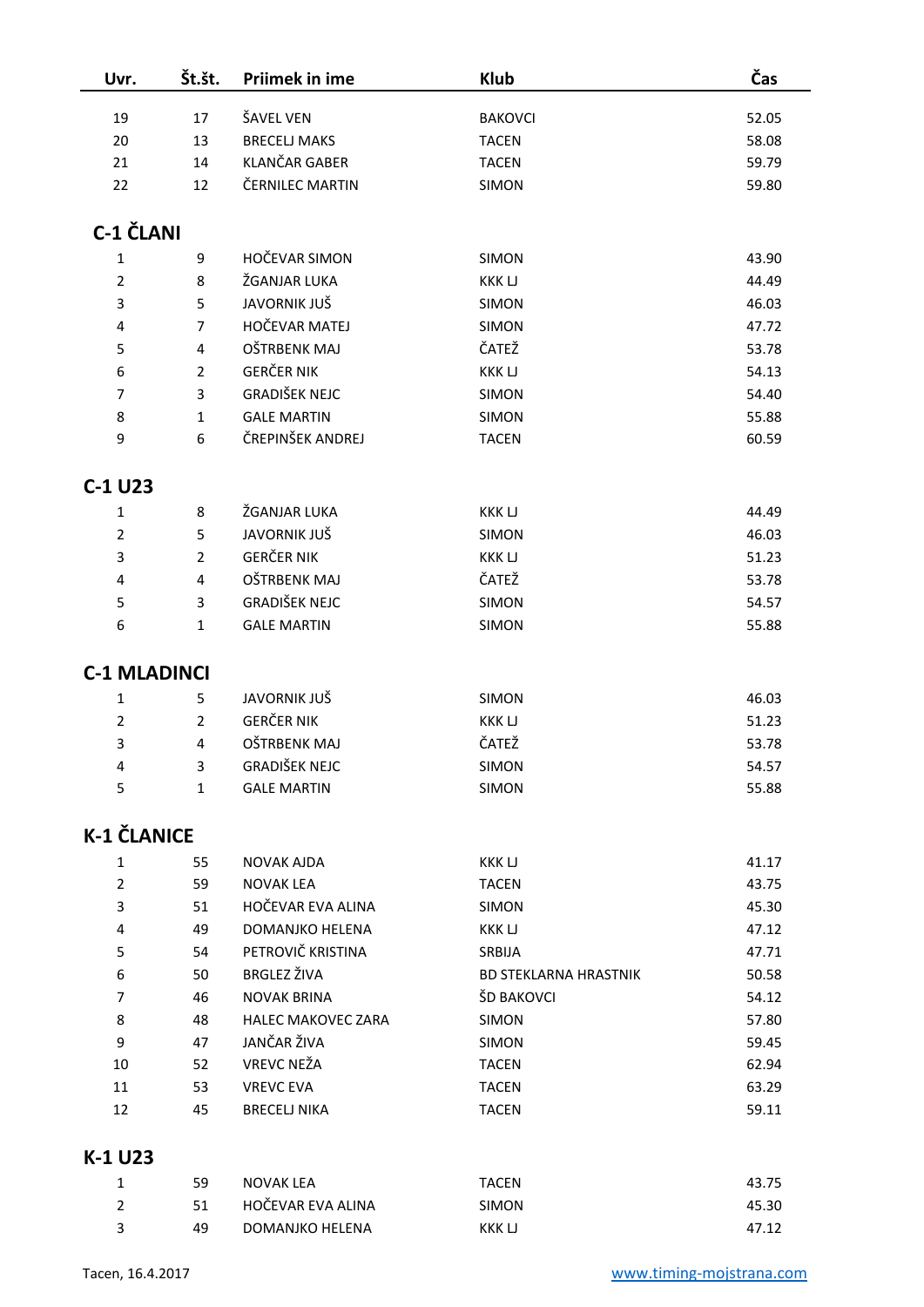| Uvr.                | Št.št. | Priimek in ime             | <b>Klub</b>                  | Čas   |
|---------------------|--------|----------------------------|------------------------------|-------|
|                     |        | <b>BRGLEZ ŽIVA</b>         |                              |       |
| 4                   | 50     |                            | <b>BD STEKLARNA HRASTNIK</b> | 50.58 |
| 5                   | 46     | <b>NOVAK BRINA</b>         | ŠD BAKOVCI                   | 54.12 |
| 6                   | 48     | <b>HALEC MAKOVEC ZARA</b>  | <b>SIMON</b>                 | 57.80 |
| 7                   | 47     | JANČAR ŽIVA                | <b>SIMON</b>                 | 59.45 |
| 8                   | 52     | <b>VREVC NEŽA</b>          | <b>TACEN</b>                 | 62.94 |
| 9                   | 53     | <b>VREVC EVA</b>           | <b>TACEN</b>                 | 63.29 |
| 10                  | 45     | <b>BRECELJ NIKA</b>        | <b>TACEN</b>                 | 59.11 |
| <b>K-1 MLADINKE</b> |        |                            |                              |       |
| 1                   | 59     | <b>NOVAK LEA</b>           | <b>TACEN</b>                 | 43.75 |
| $\overline{2}$      | 51     | HOČEVAR EVA ALINA          | <b>SIMON</b>                 | 45.30 |
| 3                   | 49     | DOMANJKO HELENA            | <b>KKK LJ</b>                | 47.12 |
| 4                   | 50     | <b>BRGLEZ ŽIVA</b>         | <b>BD STEKLARNA HRASTNIK</b> | 50.58 |
| 5                   | 46     | <b>NOVAK BRINA</b>         | ŠD BAKOVCI                   | 54.12 |
| 6                   | 48     | <b>HALEC MAKOVEC ZARA</b>  | <b>SIMON</b>                 | 57.80 |
| $\overline{7}$      | 47     | JANČAR ŽIVA                | <b>SIMON</b>                 | 59.45 |
| 8                   | 45     | <b>BRECELJ NIKA</b>        | <b>TACEN</b>                 | 59.11 |
| <b>C-2 ČLANI</b>    |        |                            |                              |       |
| 1                   | 57     | FRANČEŠKIN M. / HOČEVAR S. | <b>KKK LJ / SIMON</b>        | 41.60 |
| $\overline{2}$      | 58     | ŽNIDARŠIČ P. / ŽGANJAR L.  | <b>KKKLJ</b>                 | 41.62 |
| 3                   | 56     | OŠTRBENK M. / OŠTRBENK V.  | ČATEŽ                        | 45.71 |
| <b>C-2 MLADINCI</b> |        |                            |                              |       |
| 1                   | 56     | OŠTRBENK M. / OŠTRBENK V.  | ČATEŽ                        | 45.71 |